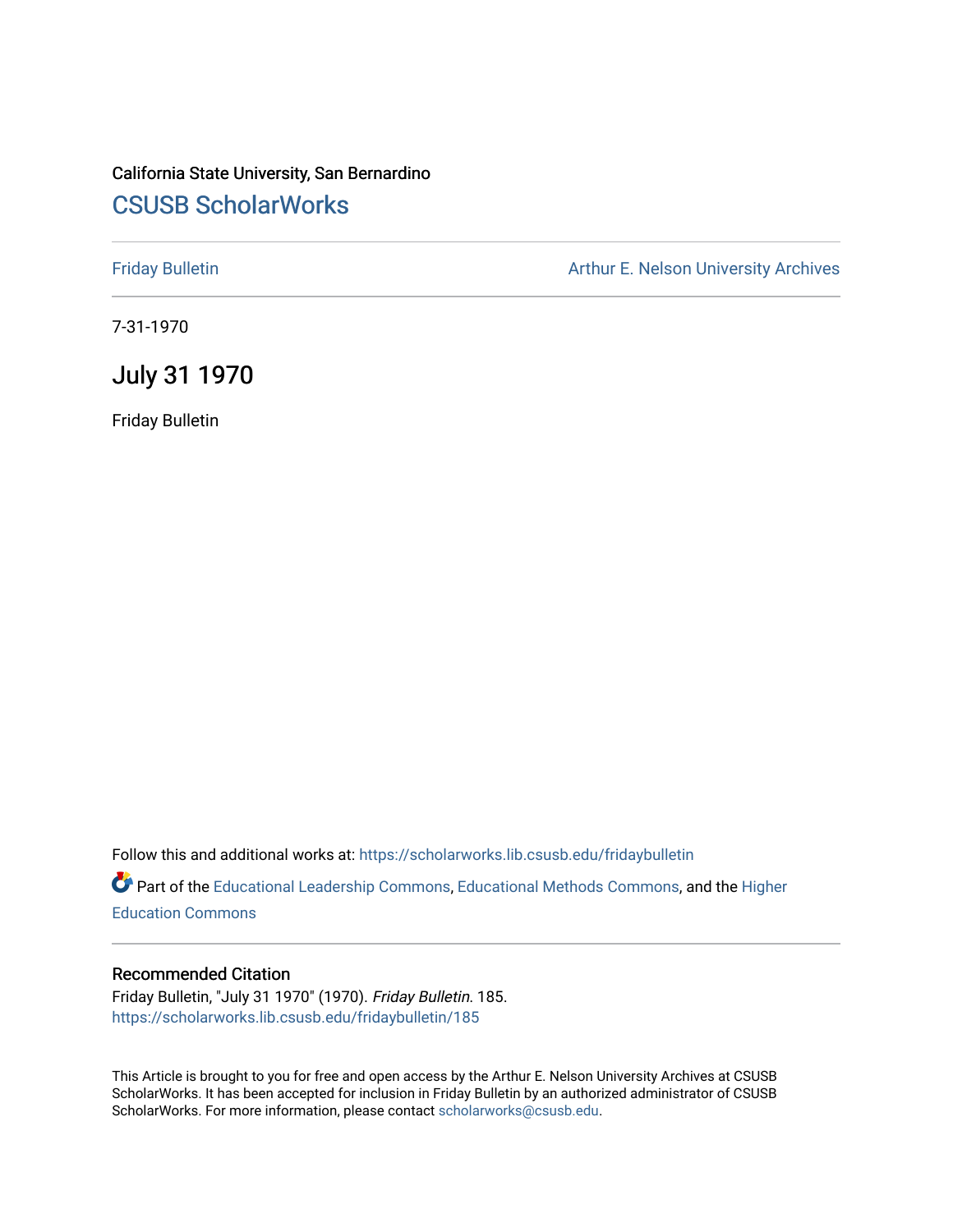## **CALIFORNIA STATE COLLEGE, SAN BERNARDINO**

# **The BULLETIN July 31, 1970**

**FEDERAL LOAN MAY HASTEN NEW CAFETERIA** 

**F+Fffff** 1 I I I Ml

**fH** 

**Joseph K. Thomas, Executive Dean, has received word that the Department of Housing and Urban Development has approved a \$400,000 loan for construction of a permanent cafeteria.** 

**Plans for the building were put aside two years ago due to lack of sufficient priority of available funds in the Capital Outlay Program.** 

**The federal agency (HUD) also guaranteed interest on the loan above the three per cent base which the College must assume,**  up to  $7\frac{1}{2}$  per cent. The \$1,250,000 balance for funding the cafe**teria is available from state funds.** 

**The financing plan for the cafeteria has been submitted to the State Department of Finance for consideration by the Public Works Board at its August 31 meeting. If approval is forthcoming the College will advertise for construction bids in September.** 

**\* \*** 

**The cafeteria will seat 550 persons.** 

**PART-TIME EMPLOYEES TO PAY INCREASED PARKING FEES OCTOBER 1**  **The resolution amending the schedule of parking fees which was adopted by the California State College Board of Trustees in July will go into effect October 1, 1970, for part-time employees.** 

**The change eliminates the differential fee for part-time students and employees. Effective October 1, monthly parking fees for part-time employees will increase to \$2.67 for one car with a decal or \$2.92 for two cars with decals.** 

**\* \* \* SIX-WEEK SUMMER Today is the last day of the six-week Summer SESSION ENDS TODAY Session. Grades are due in the Records office at 4 p.m., Monday, August 3. AUGUST POST-SESSION Registration for the August post-session will TO BEGIN NEXT WEEK** 

**be held Monday, August 3. Classes begin Tuesday, August 4. All courses will meet** 

**for three weeks, 8:30 to 11:30 a.m. daily. Each carries five quarter units of credit.**